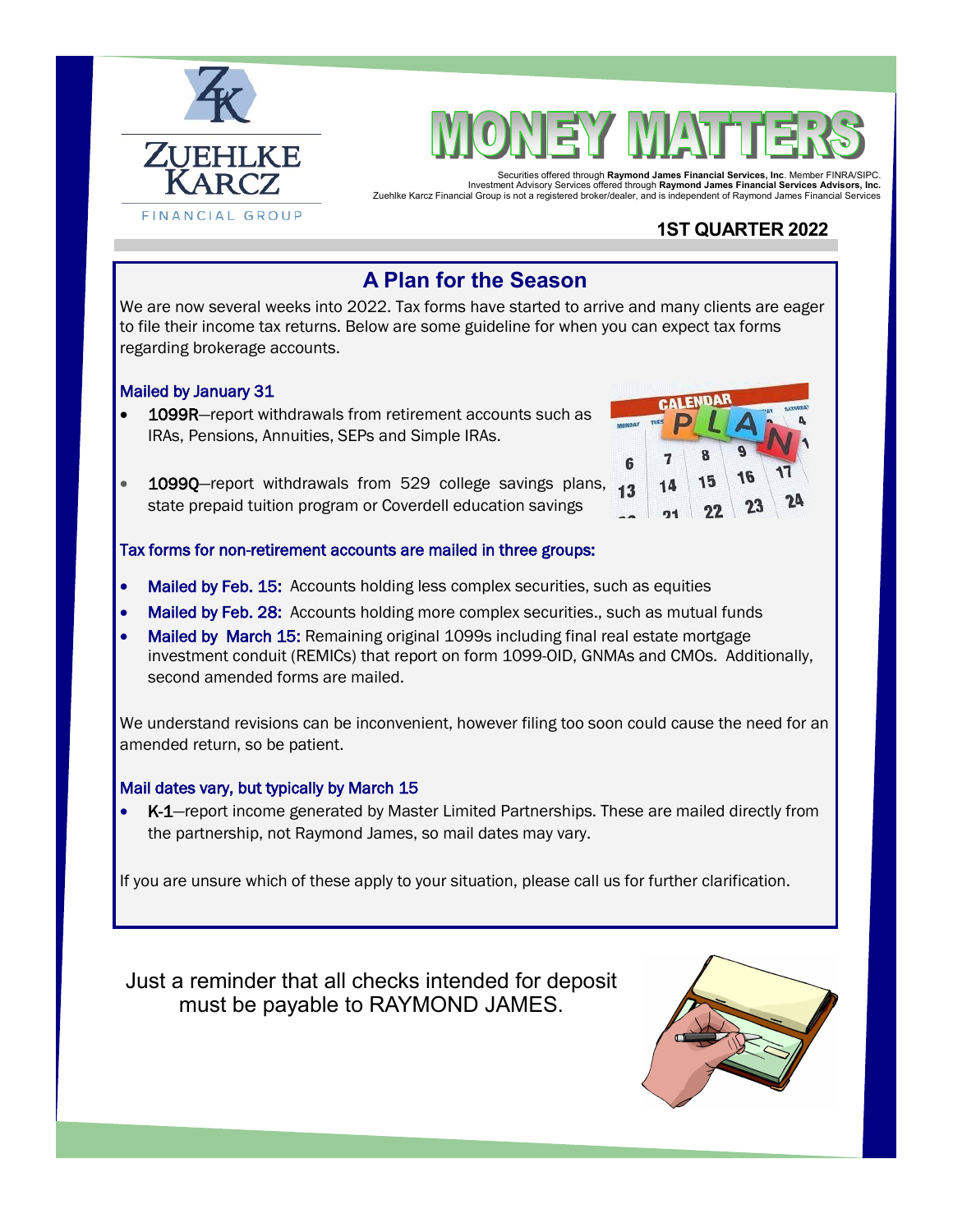

The maximum amount you can contribute to all traditional IRAs and Roth IRAs for 2021 and 2022 is \$6,000, or \$7,000 if you're age 50 or older. You have until April 15th of the next year to contribute.

You also have until April 15, 2022 to make contributions for 2021 into a 529 Wisconsin College Saving Accounts. In 2021, contributions made by any Wisconsin adult can

reduce their state-taxable income, dollar-for-dollar, up to \$3,380 per beneficiary per year. For the 2022 tax year, the maximum deduction is \$3,560 per year, per beneficiary.

### **2022 Cost of Living Adjustment**

Recently the Social Security Administration announced a 5.9% cost of living adjustment (COLA) to recipients' monthly Social Security and Supplemental Security Income benefits for 2022. This is the biggest jump since 1982 when benefits rose 7.4%. In 2021, the COLA was just 1.3%.

(How A rising cost of living will affect Social Security. Dec. 25, 2021. Kiplinger's Personal Finance )

### **Texting For Easy Communication**



If you are not already and would like to be eligible to communicate via text, let us know and we can send you a text invite.

# **5 Essential Estate Planning Documents Every Adult Needs**



1. Durable power of attorney - Your durable power of attorney permits you to choose who will make financial and legal decisions should you ever become incapacitated.

2. Health care directive or medical power of attorney - Like a durable power of attorney, a healthcare proxy or durable power of attorney for healthcare allows

you to appoint an agent to make healthcare decisions when you are not able to do so.

- 3. Last Will and Testament Your Will disposes of probate , assets that are owned individually and without a beneficiary designation.
- 4. Beneficiary designations Retirement accounts and life insurance death benefits are distributed not through a Will but by something called a beneficiary designation. Remember to review and update as needed.
- 5. Guidance letter to family—It is also recommended that individuals prepare a guidance letter to the family regarding everything from funeral arrangements to assets to family memories or future guidance.

Raymond James and its advisors do not offer tax or legal advice. You should discuss any tax or legal matters with the appropriate professional.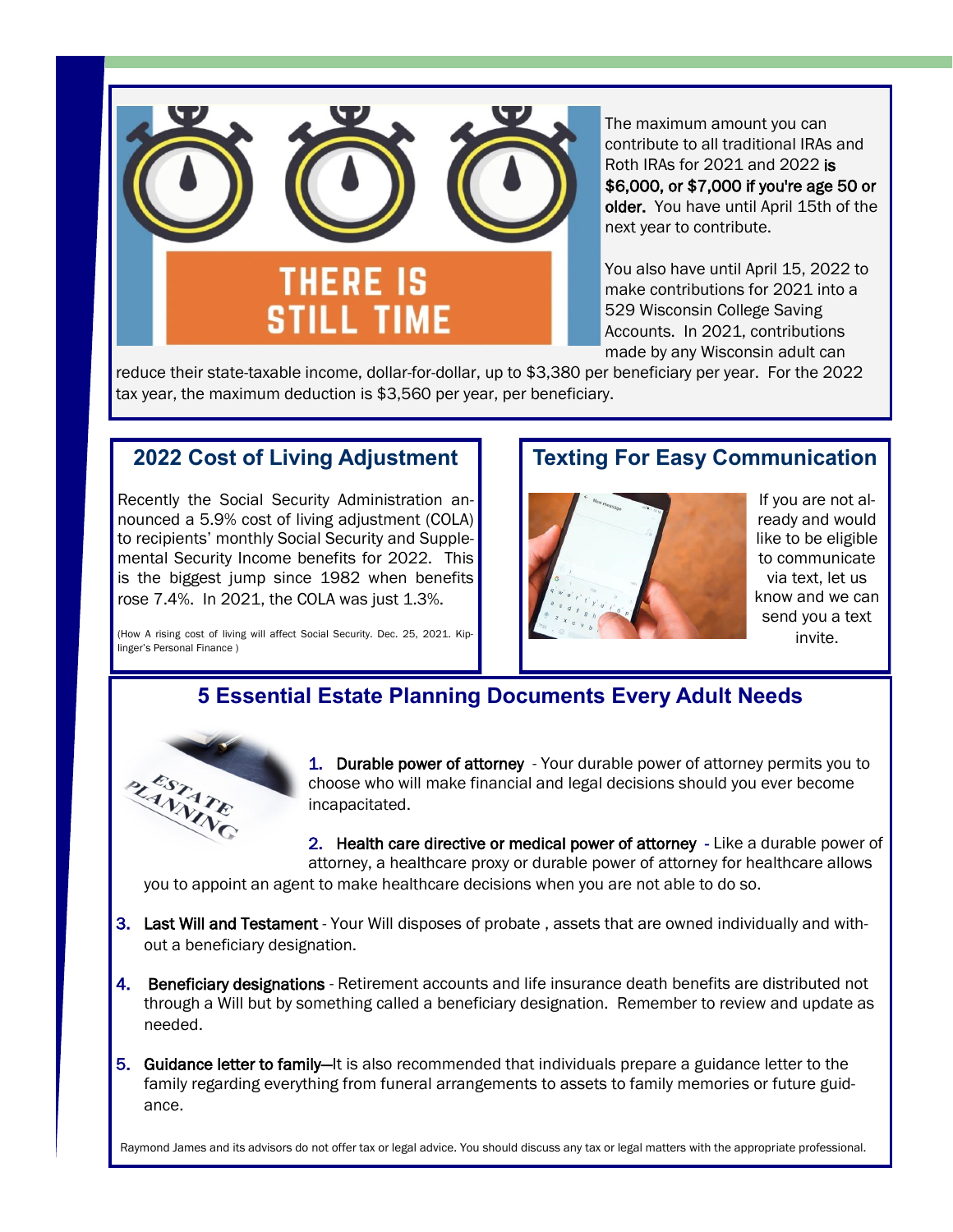# **Plan a Visit With Our Staff**

A new year could bring with it new challenges that, if you're not careful, could throw you off your financial course. By resolving to uphold your financial plan as we head into the year and making adjustments as your life changes, the path toward achieving your goals becomes an easier one to follow. It is difficult to manage what we aren't aware of. Please communicate openly about what's happening in your life today and in the future. Some updates to share with us include:

- A new job
- Address and contact information
- **Beneficiaries**
- Financial Goals
- Risk Tolerance

It is important to set aside time once a year to review and or update your financial plan.

# **THINGS TO DO**

- Organize for tax time: Prepare for smooth filing, by early February, you should have tax forms in hand. Make sure to organize them in a dedicated spot, as well as any receipts if you itemize. To ensure all is in order, talk to your advisor about coordinating with your tax professional.
- Get set for 65: This is the age you become eligible for Medicare. In most cases, a 10% premium penalty applies for each year you go without Part B coverage beyond this birthday . You have seven months to enroll, starting from three months before your birth month.
- Become a benefits whiz: Research your company's open enrollment schedule and decide if you need to make changes.
- Fine-tune your health spending: If you participate in a flexible spending account (FSA) or health savings account (HSA), review

contribution levels to take full advantage without exceeding limits, which are adjusted regularly for inflation. If you have an FSA, use available funds before your plan's use-it-or-loseit deadline.

- Finesse your bonus: Plan how you want to use your year-end bonus before it hits your checking account. Consider paying down high-interest debt, strengthen up your emergency fund or increasing your retirement contribution.
- Pay yourself first: If you haven't automated retirement contributions, start now. It's also a good time to reconfirm your employer match and increase your contributions to allow more time to generate tax-deferred gains.
- **Revisit an IRA: Pre-tax contributions to IRAs can** reduce taxable income, and you have until mid-April to contribute for the current tax year. You also have the option to contribute early in the year toward the next tax year, so tell us which year the contribution applies to.

# **Cheers To The Possibilities of 2022**

Despite the struggles of this past year, it is possible to kick off the New Year with a positive outlook.

Make staying healthy and refreshed your first resolution and you'll be better equipped to manage uncertainty and any other challenges you may come across in the coming months. Here are some tips to help.

- 1. Focus on your health
- 2. Drink more water and get enough sleep
- 3. Build a support team and set limits on your time and energy
- 4. Express gratitude
- 5. Exercise and get moving